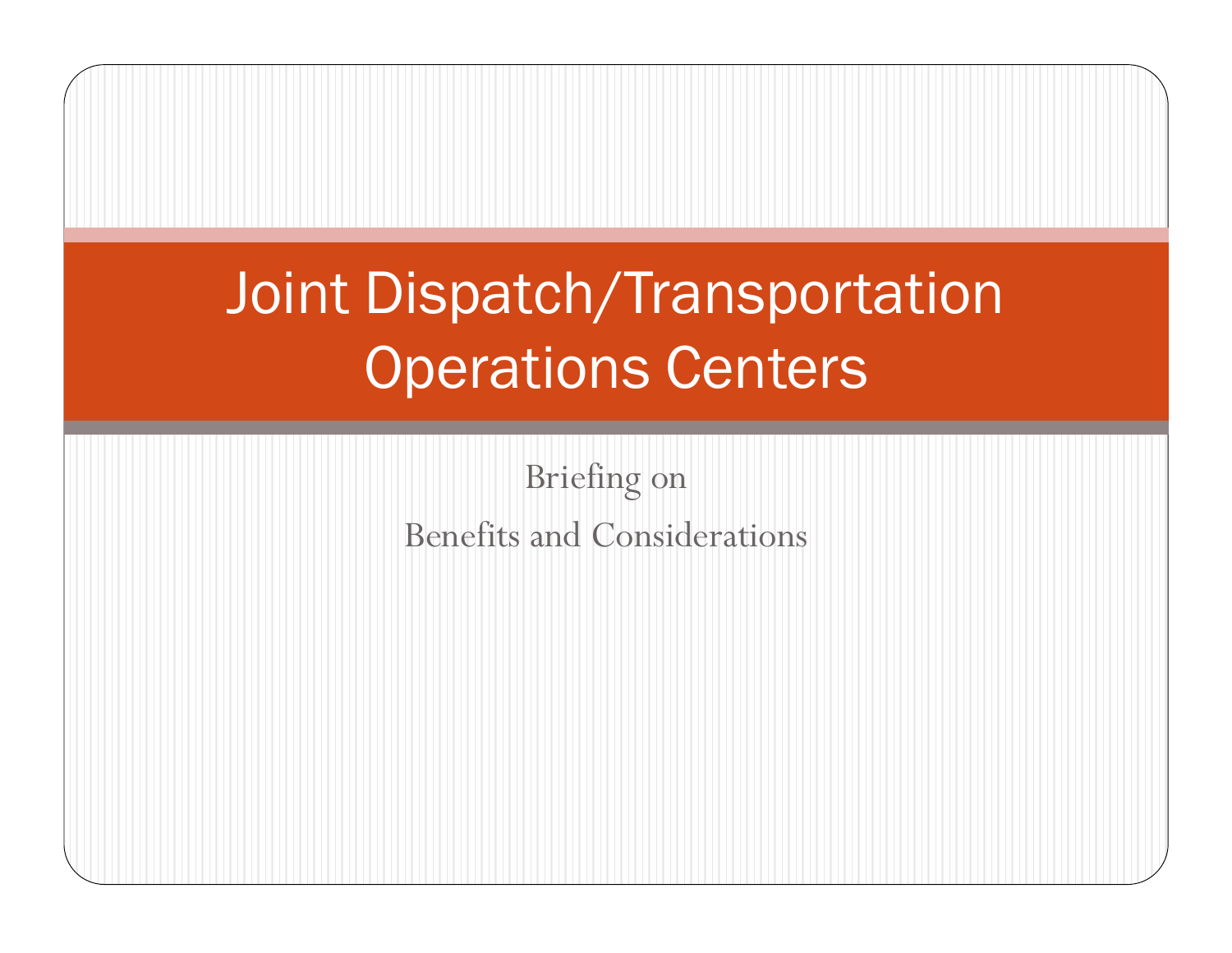### Introduction

 Bernalillo County approached NMDOT and other Transportation agencies with the potential to implement a joint dispatch and transportation operations center (Joint Center) in the 415 Tijeras building

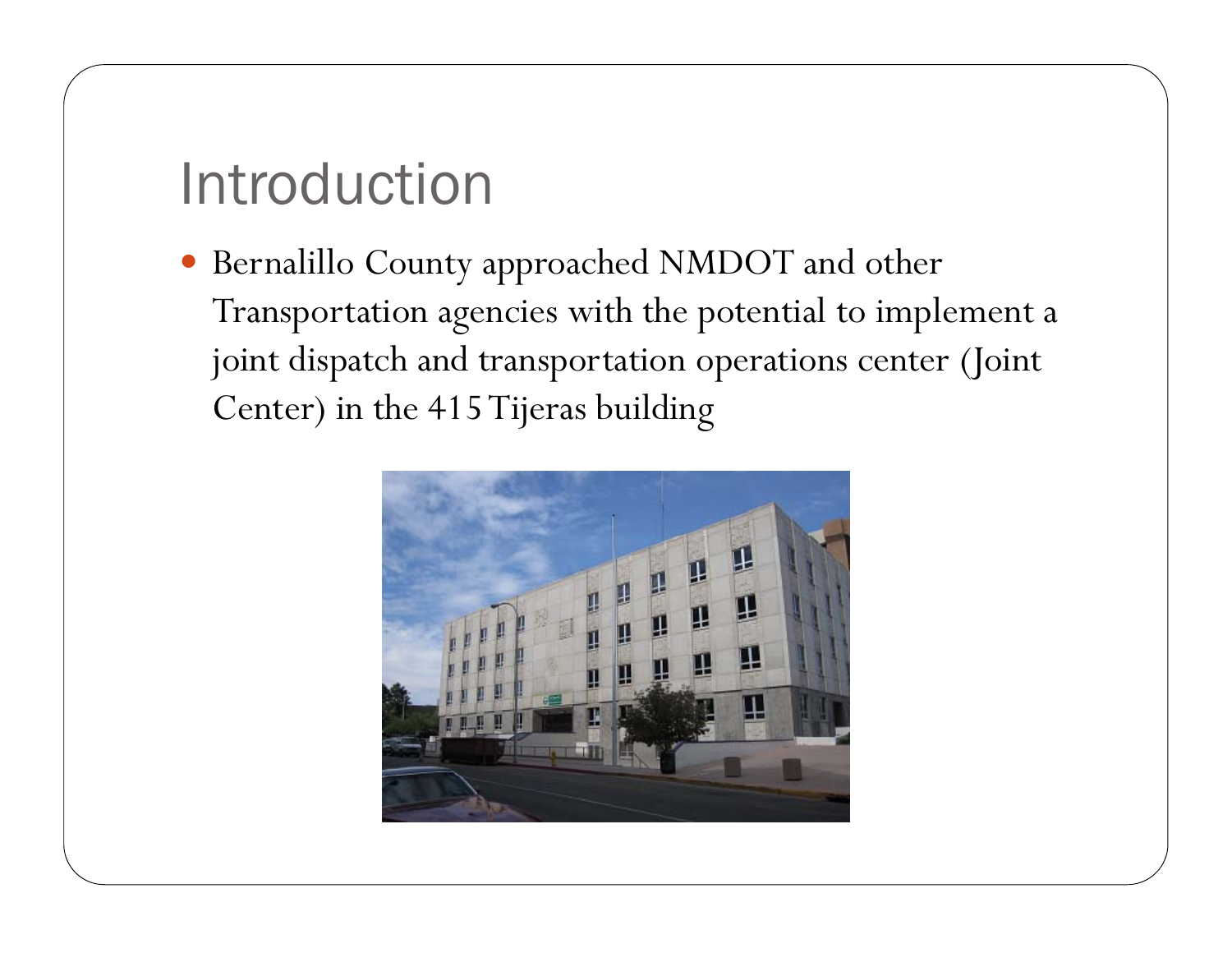#### This briefing provides an overview on:

- Purpose and concept of joint dispatch and operations centers
- · Possible partners in a joint center
- Examples of other joint centers in the US
- Benefits
- Considerations
- Path forward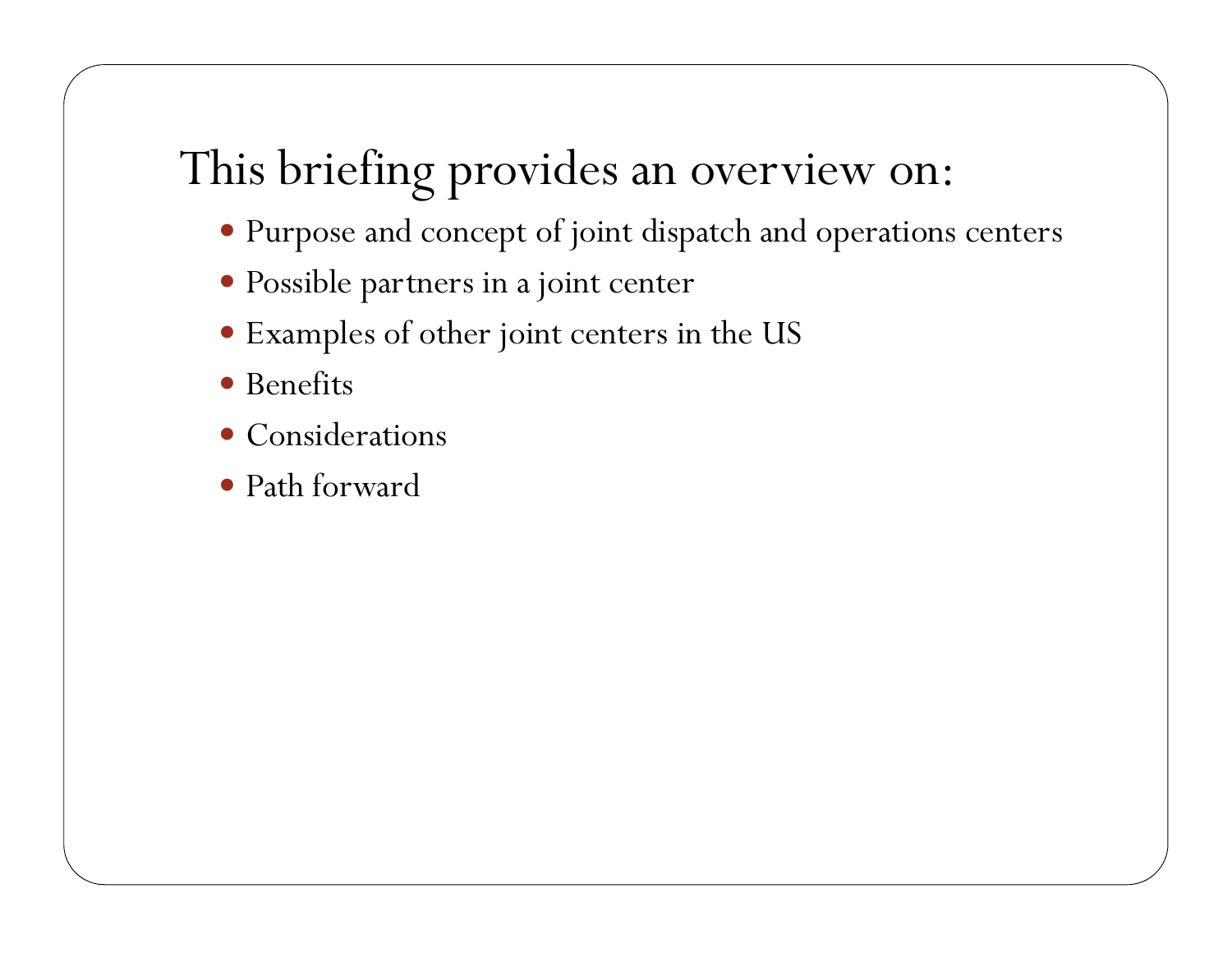Purpose and Concept of a Joint Center Provide Improved Situational Awareness to Improve Incident Response and Daily Operations

- 1. Co-location of transportation providers with police dispatch has been shown to increase partnership and coordination for all levels of operations
- 2. Co-location of police dispatch operations improves crossjurisdictional operations and suppor t
- 3. Co-location among multi-jurisdictional and multidisciplined transportation agencies allows for integrated corridor management
- 4. Better accommodates alternative routing during incidents and events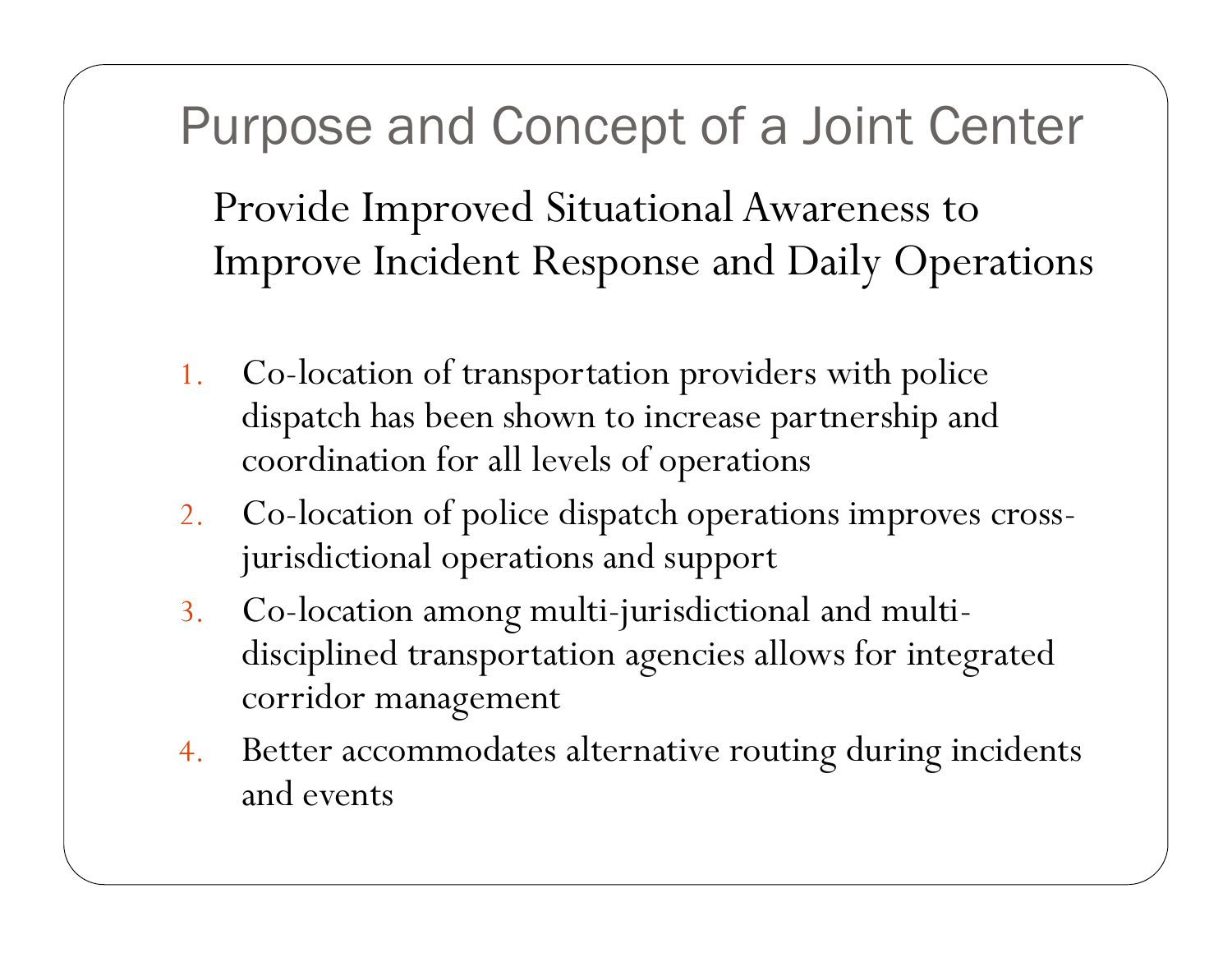### Joint Center – Potential Partners

- Transportation Operations
	- Arterial (traffic signal operations) from City and County



- $\bullet$ Bus dispatch (ABQ Ride/Rapid Ride)
- Police Dispatch

 $\bullet$ 

- Albuquerque Police
- $\bullet$ Bernalillo County Sheriff









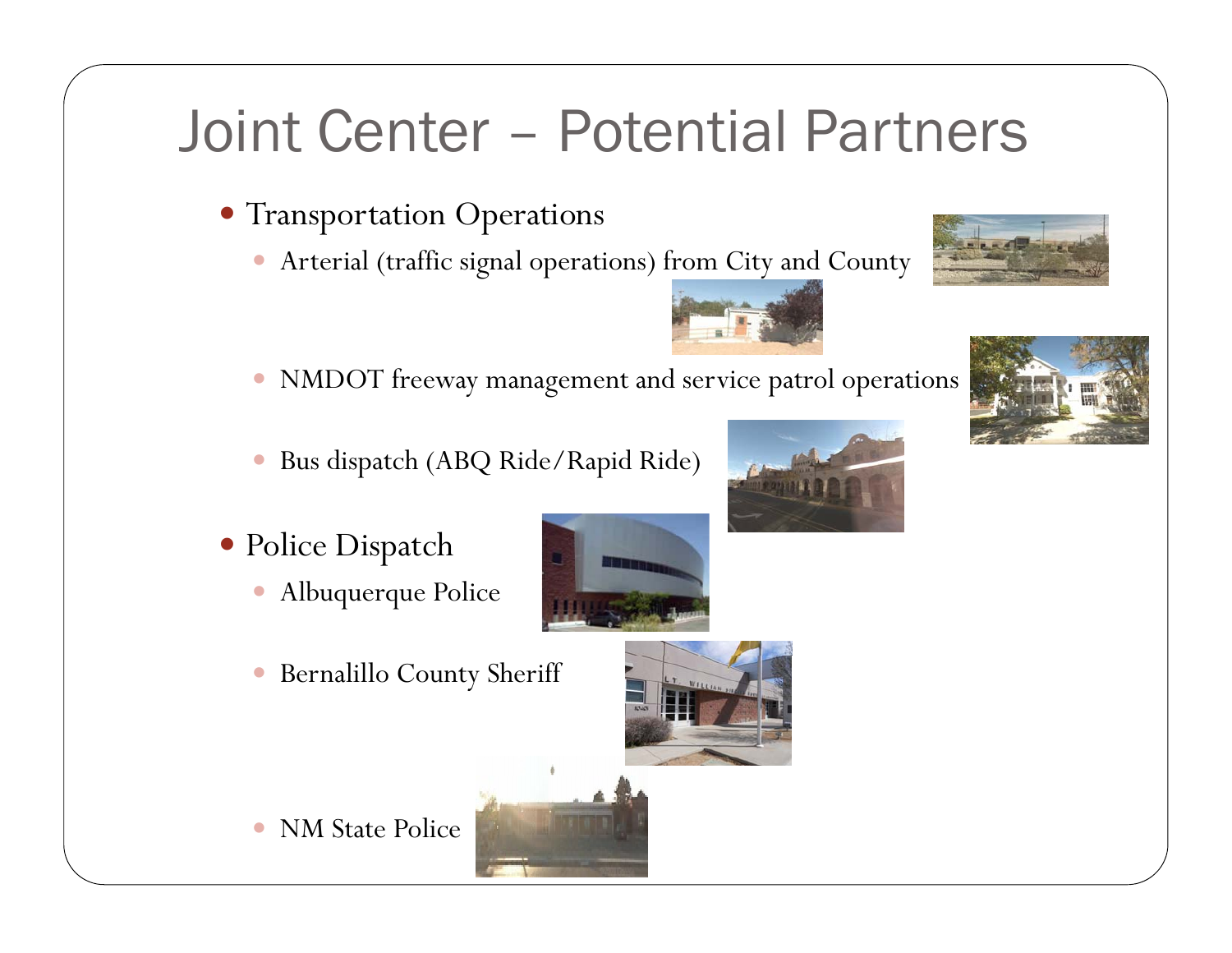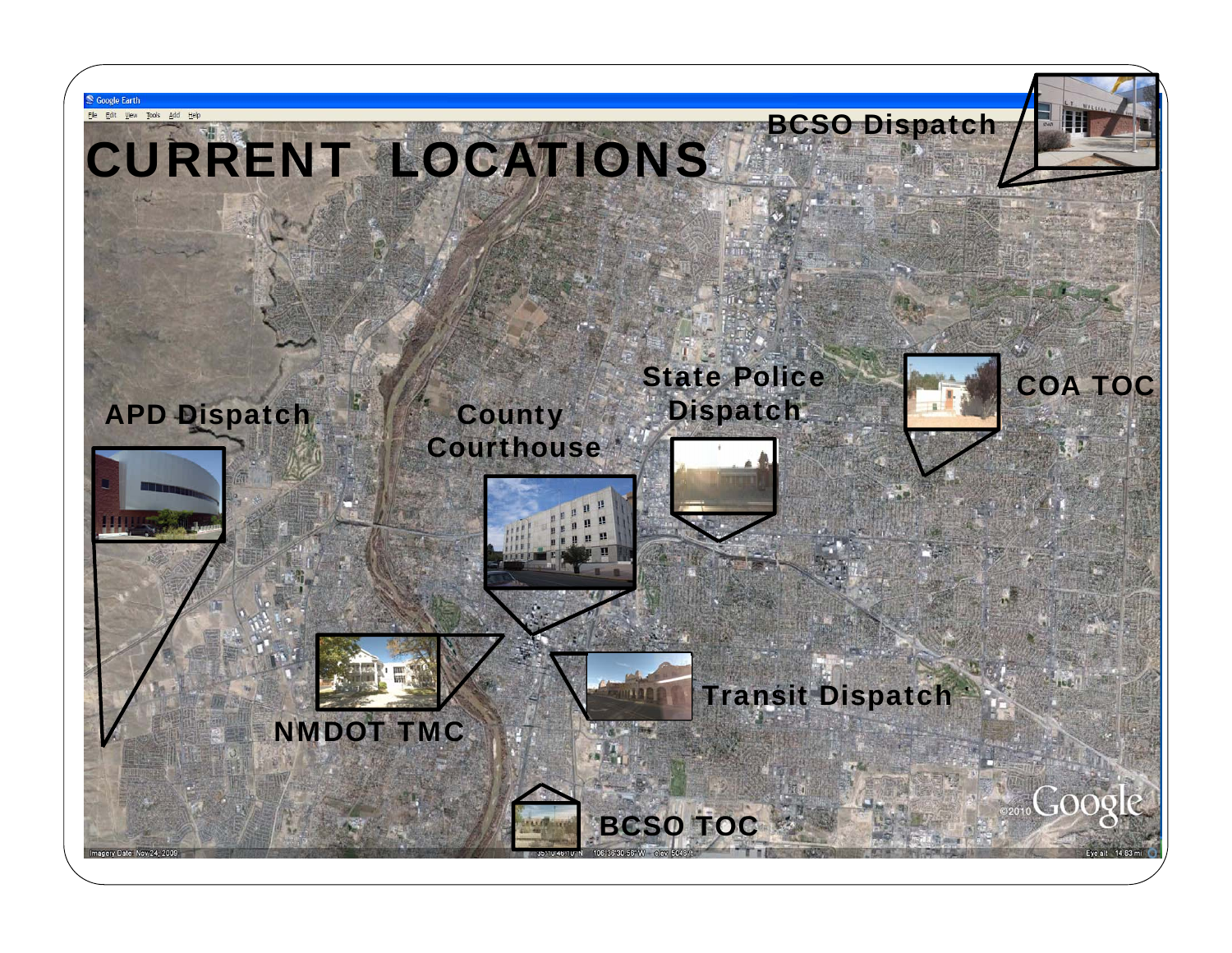### US Joint Centers

- There are at least 50 Joint transportation/police dispatch centers in the US, and the number is growing
	- Florida FDOT and FHP at XX locations
	- California Caltrans and CHP at XX locations
	- Texas TxDOT and State and locals at XX locations
	- Las Vegas MPO and State Police
	- Fairfax County, VA  $\sim$
	- Montgomery Co, MD –
	- City of Chicago
	- MinnDOT
	- Many more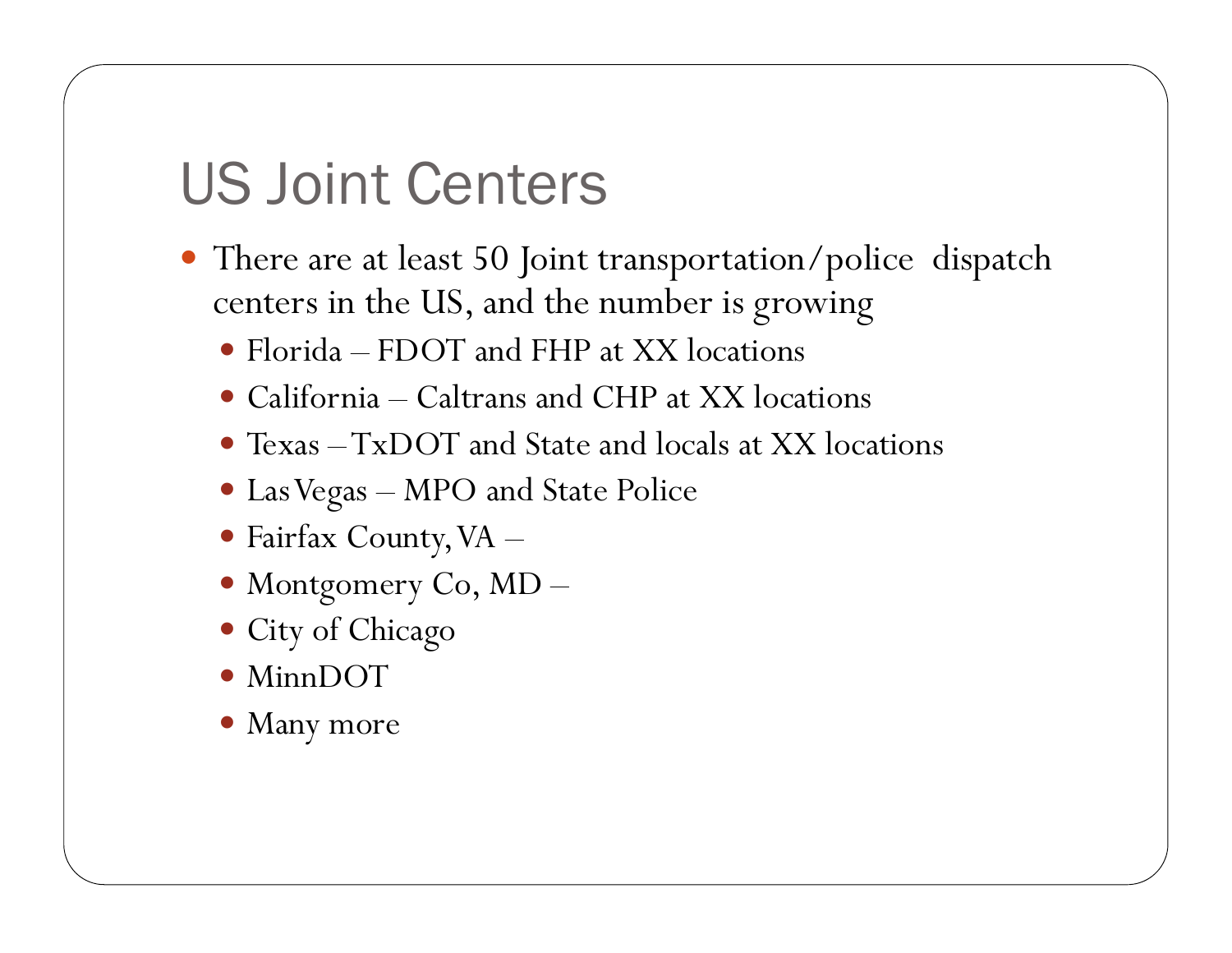### **Benefits**

- Police access to video images from state and city
	- Typically projected on shared video display wall
	- · Improved situational awareness
- Person-to-person contact improves coordination
- Cross Jurisdictional Access
	- Resources
	- Data
	- Personnel
- Corridor Management for Cross Jurisdictional Segments
- Network Management for Cross Jurisdictional Corridors
- Coordinated System Development Field and Center
- Enhanced System Support
- Shared Costs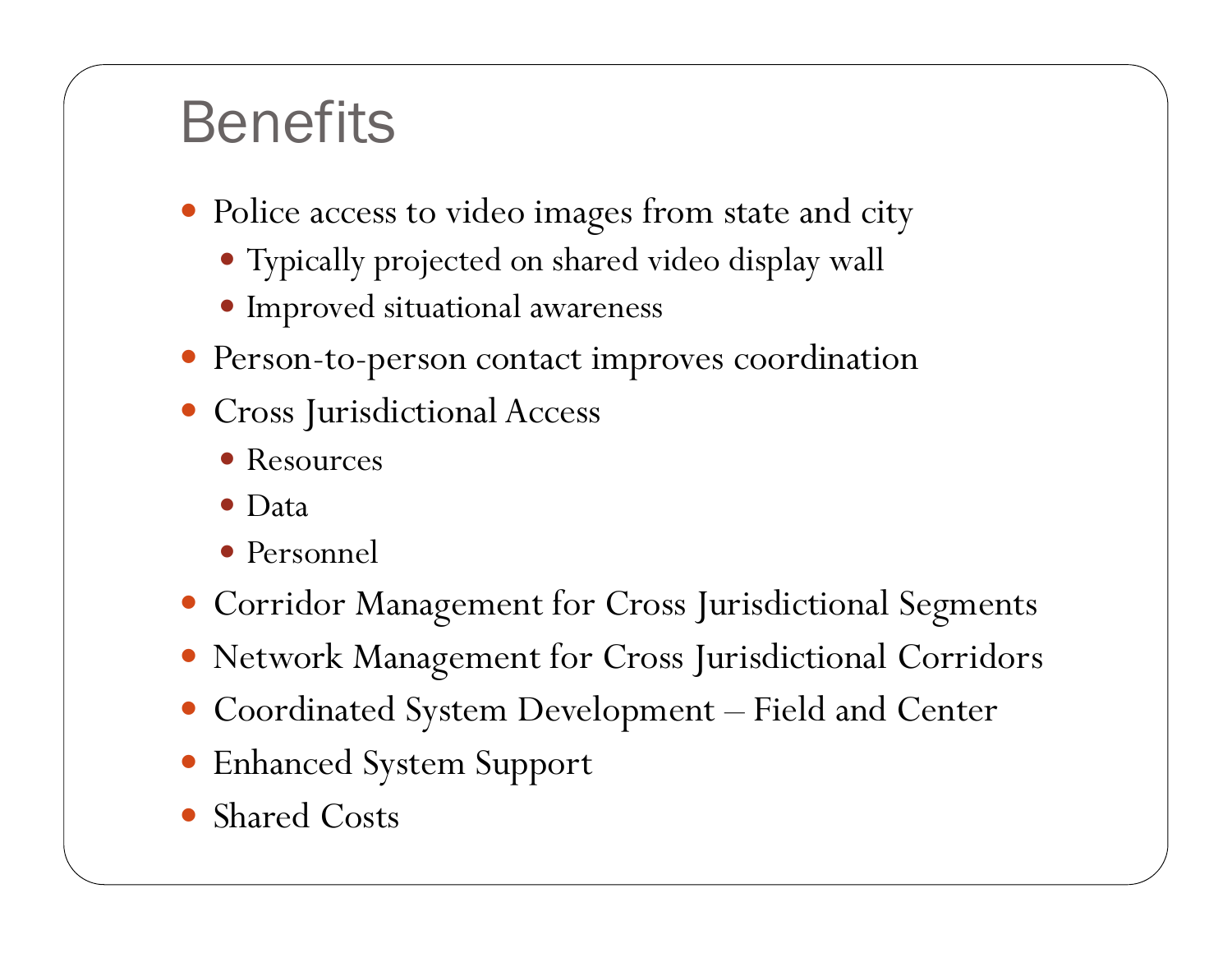#### **Benefits**

 Reduced Roadway Clearance Time – FY '08-'09, FDOT and Miami Dade County reduced clearance times by 11 %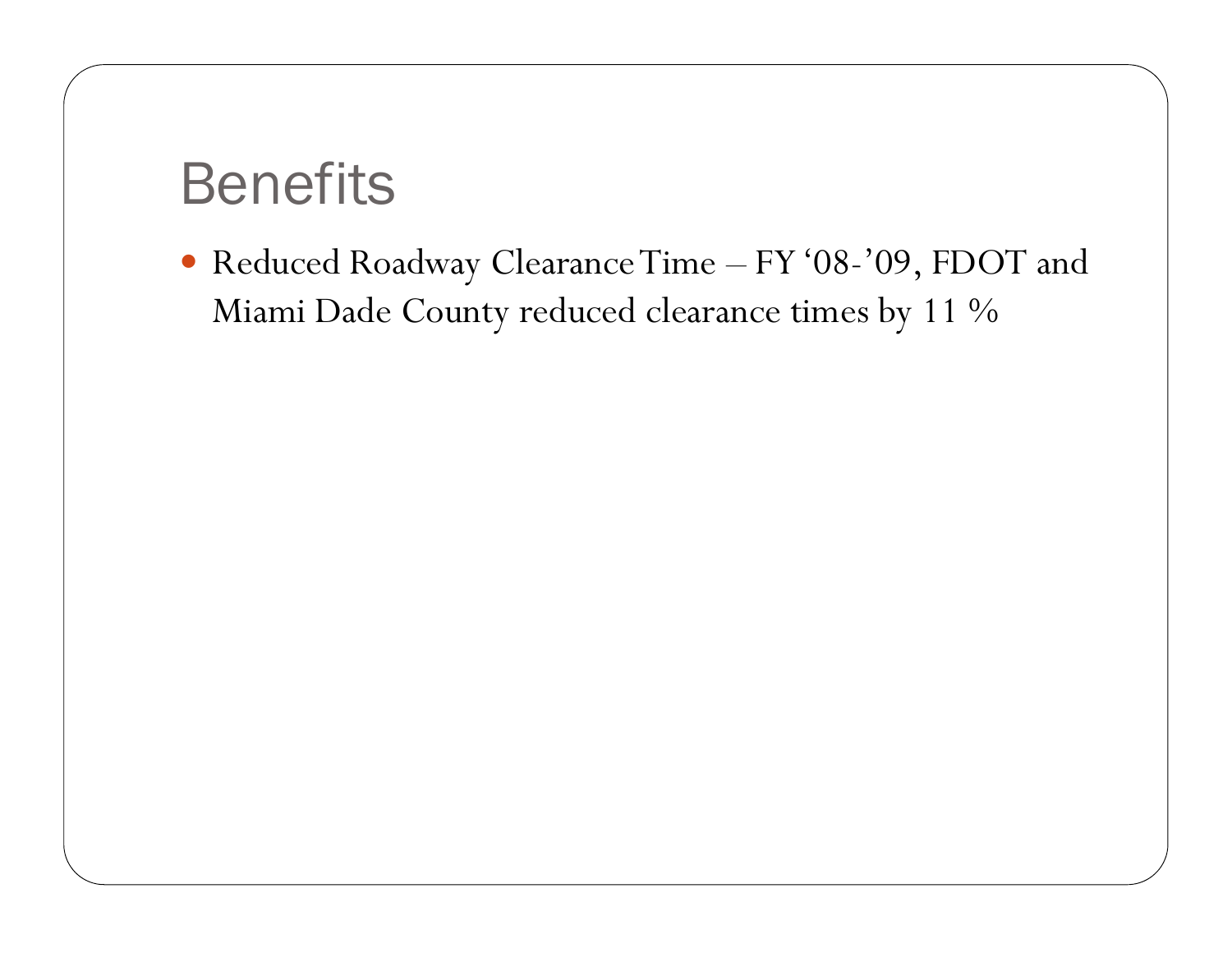### Case Examples

- Florida DOT and Miami Dade County Reduced Roadway Clearance Time by 11 %
- Florida DOT and Broward County Reduced Roadway and Incident Clearance Times by 18 % and 4 %, respectively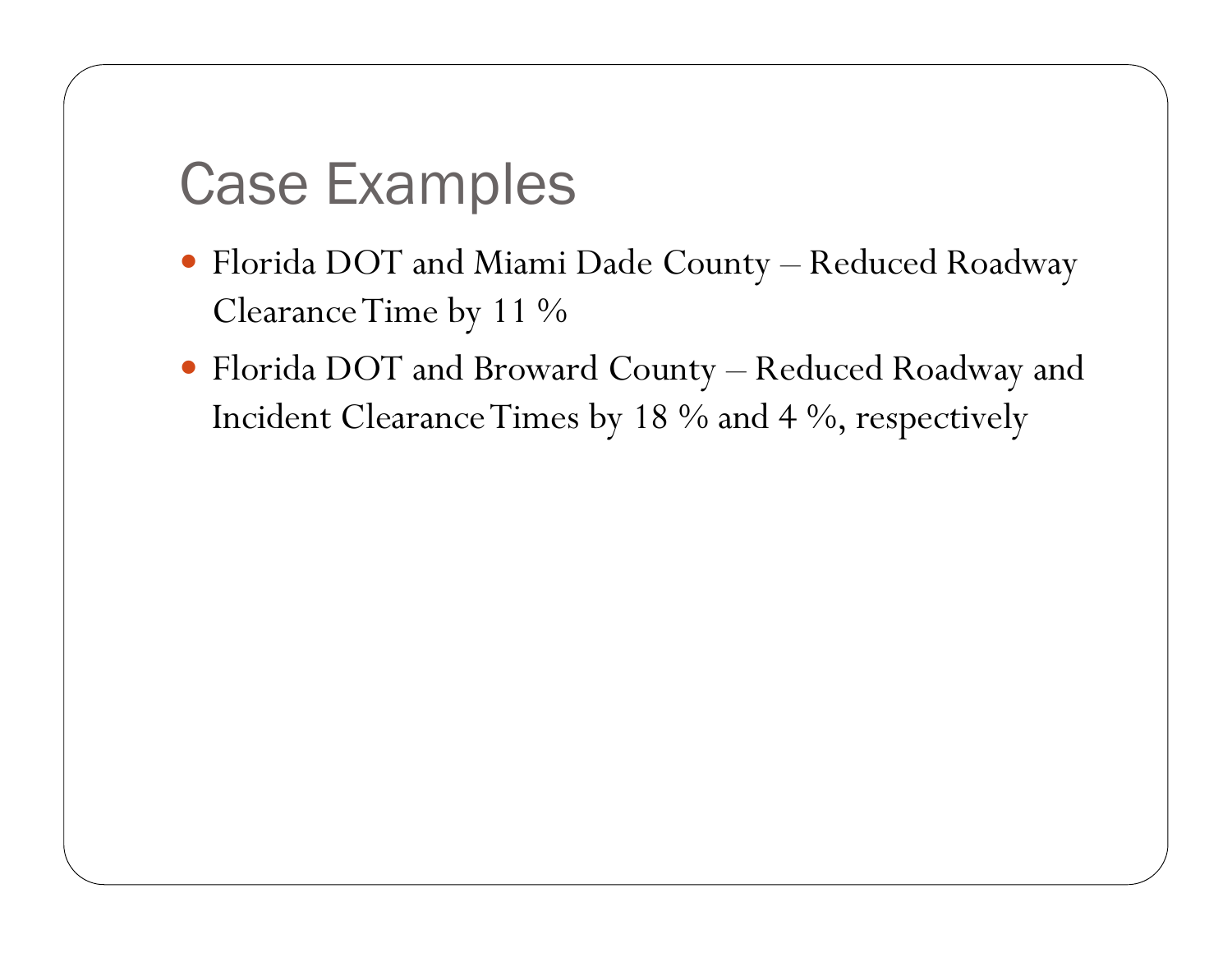## Key Considerations

- Personnel
	- Security screening/background checks for all personnel
- Operations
	- Design must ensure information privacy
	- Dispatch operations afforded extra attention
- Building retrofit challenges
	- Must determine level of protection from natural and manmade threats (blasts, chemical/biological, floods, etc.)
		- Can be the biggest cost driver
	- Meeting NFPA 1221 for dispatch centers
- $\bullet$  Costs
	- Retrofit cost can range from \$200 to \$700 per square foot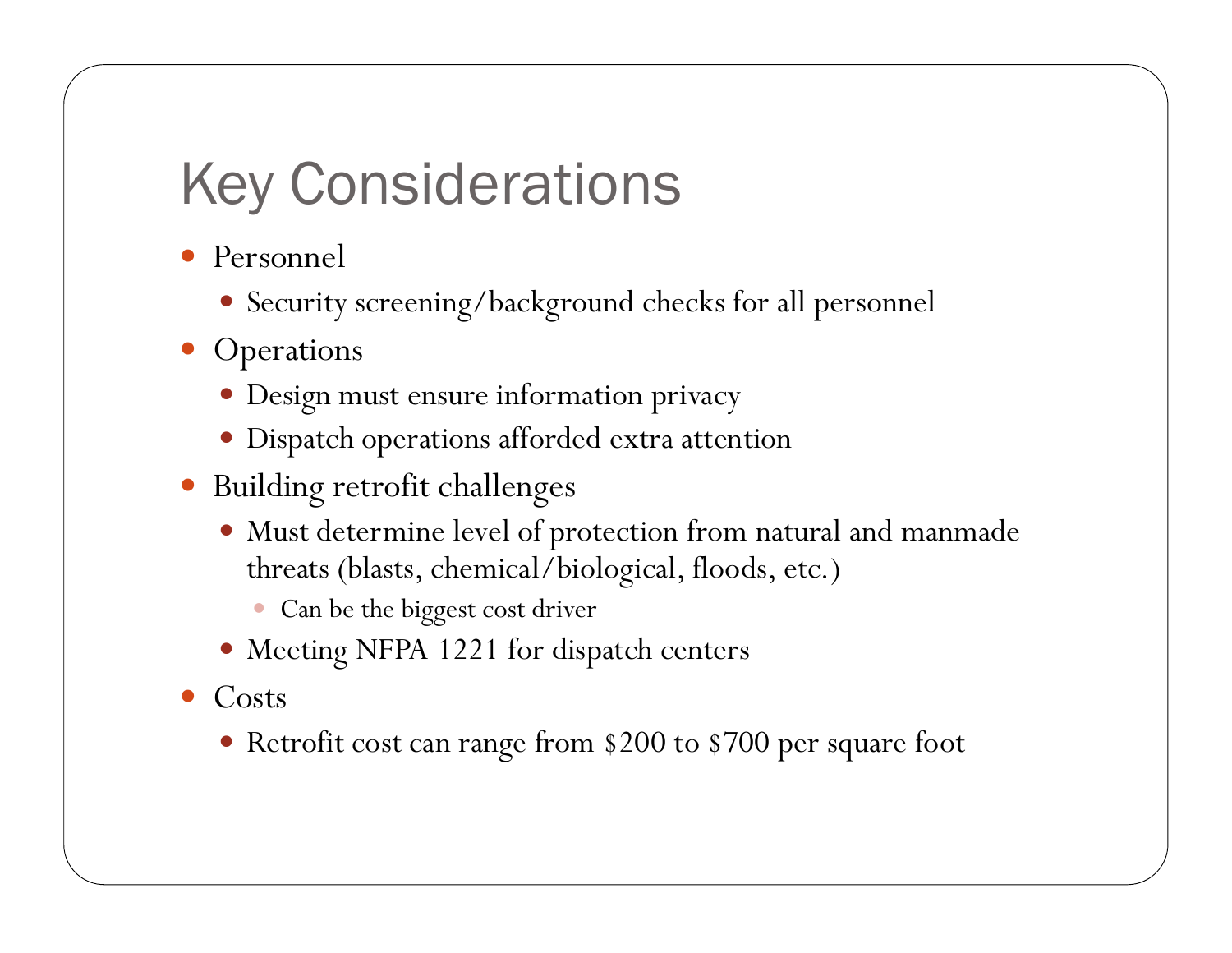#### Key Considerations (cont.)

- · Spaces shown in the county building could be adequate as to square footage. The Jt center would need all the space shown (at least) on either of the two floors (basement and 1<sup>st</sup> for all partners if moved over (not a back-up or emergency center only). Could even need more space for that type of operation, consider office and other space needs.
- · The columns are a difficulty in providing a common operations floor with clear space and views to a common video display. Also a hassle in overall basic layout of an operations floor, limiting many configurations. There are structural solutions to remove columns – generally best only when applied to upper floors – and they can be expensive.